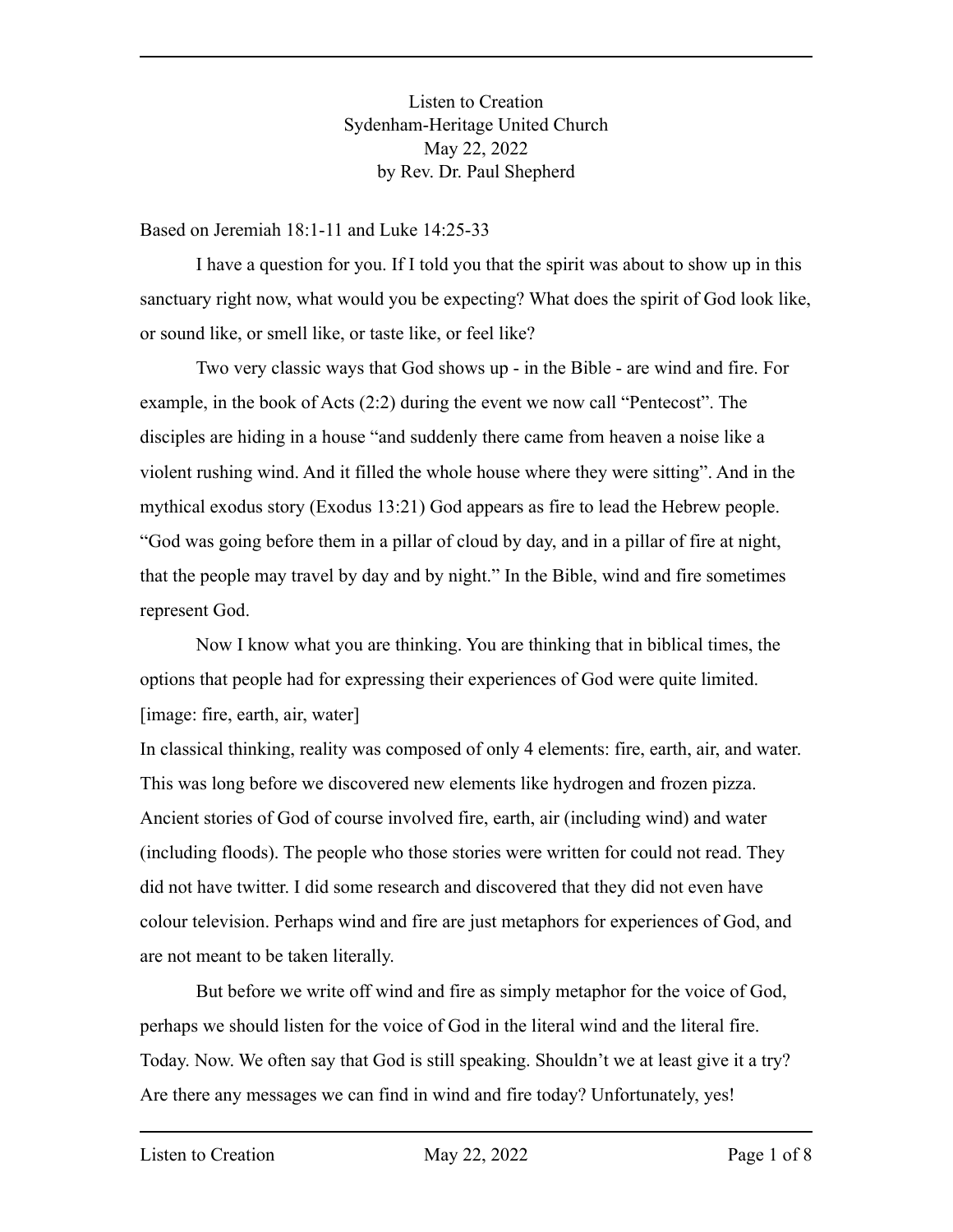If we listen to the wind - for example the winds called hurricanes - we hear the voice of climate change. And if we listen to fire - for example the fires that are ravaging the Amazon Rainforest - we hear the voice of environmental destruction. Perhaps God does still speak through wind and fire after all. And perhaps the message we hear is about our environment.

I assume we are all keeping up with the news and know all about these environmental problems. But I need to stall for time while I try to figure out some connection between climate change, environmental destruction and the biblical readings. So I feel the need to ramble for a little bit.

My first stalling tactic is to ask, why are we talking about this today? Well, it is actually because of glitch in the calendar. It turns out that this year on June 5 we have 4 interesting themes. In the wisdom of the United Church, June 5 is supposed to include Environment Sunday, Union Sunday, Pentecost Sunday, and Pride Sunday. They are all great topics. So we could just have a 4 hour service on June 5. But Norma asked me not do that - I don't remember why. So instead, I am spreading the themes out. So today, we celebrate Environment Sunday. And that seems like an appropriate occasion to listen to the voice of God in the wind and the fire.

## [image: hurricane]

Let's talk about wind. Our planet has always had storms, including hurricanes. But scientists are now convinced that climate change is changing the nature of those storms. According to the Centre for Climate and Energy Solutions, "Recent analyses conclude that the strongest hurricanes occurring in some regions including the North Atlantic have increased in intensity over the past two to three decades. For the continental United States in the Atlantic Basin, models project a 45-87 percent increase in the frequency of Category 4 and 5 hurricanes."[1](#page-1-0)

<span id="page-1-2"></span>This is not news by the way. "Understanding the link really comes down to one [fact]: the air can hold 7% more water with every degree Celsius that the temperature rises.["](#page-1-1)<sup>[2](#page-1-1)</sup> When temperatures rise, air can hold more water. And having more water in air

<span id="page-1-3"></span><span id="page-1-0"></span>https://www.c2es.org/content/hurricanes-and-climate-change/. [1](#page-1-2)

<span id="page-1-1"></span>https://time.com/4931586/irma-hurricane-season-climate-change/. [2](#page-1-3)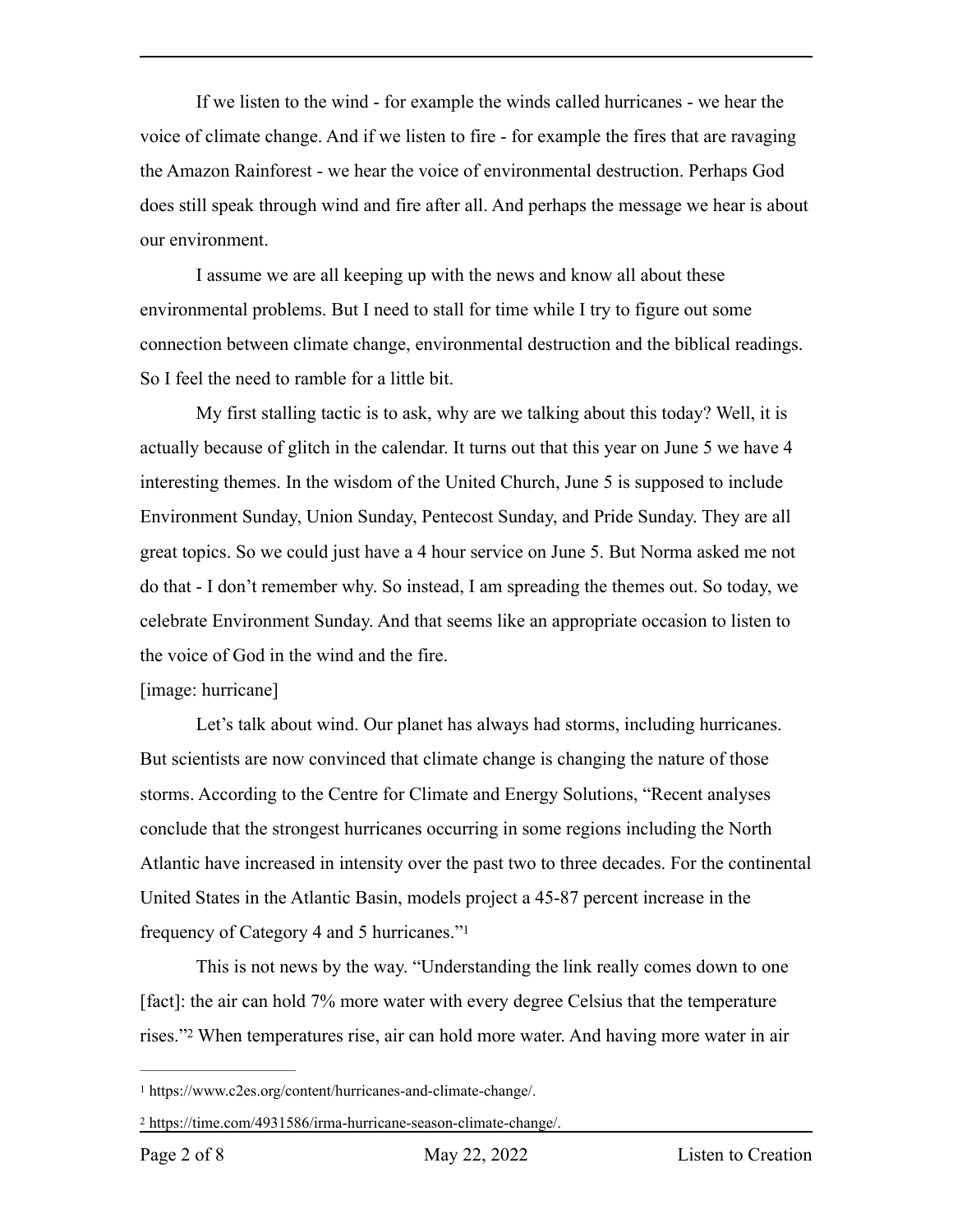makes storms more destructive because with more water, storms carry more total energy. If you've forgotten the equation, here it is - the famous "Clausius Clapeyron Equation". [image: clausius and clapeyron equation]

And the most important thing about this equation - today - is simply to know who the creators were.

[image: clausius and clapeyron]

Rudolf Clausius and Benoit Paul Emile Clapeyron. Note in particular when they lived … and died. The only reason I'm lifting this up today is to state that this relationship between air temperature and water-holding capacity has been known for almost 200 years. Which is "long before any politicized debate on climate change["3](#page-2-0) [image: climate justice]

<span id="page-2-1"></span>The science behind Climate Change is actually well-established (in spite of what some politicians tell us). So more research is now being done about the implications of Climate Change. Particularly how Climate Change will actually affect people's lives through secondary impacts. Such as the ability of the planet to produce food. This phase takes Climate Change as a given and explores its impact on humanity and the planet. This is called "Climate Justice". Climate is a justice issue.

[image: amazon rainforest fire]

Let's talk about fire. The Amazon Rainforest - also known as the lungs of the planet, have always been cleared for land. In the past, this was done by subsistence farmers and loggers using hand tools, and had a fairly minimal impact on the overall forest. But by the 1980s, large international corporations started destroying the rainforest on a much larger scale. The primary application for the cleared land was raising livestock. But crops and mining also lead to deforestation. Many of the crops grown, particularly soybeans, are used to feed livestock. Palm oil production has also become a significant factor. [image: amazon lungs]

<span id="page-2-0"></span>As the loss of the rainforest increased, environmental pressures caused the destruction to stabilize around 2004, and even decrease afterwards. But in 2016 the Brazilian government decided to allow more exploitation of the forest. Brazil's president,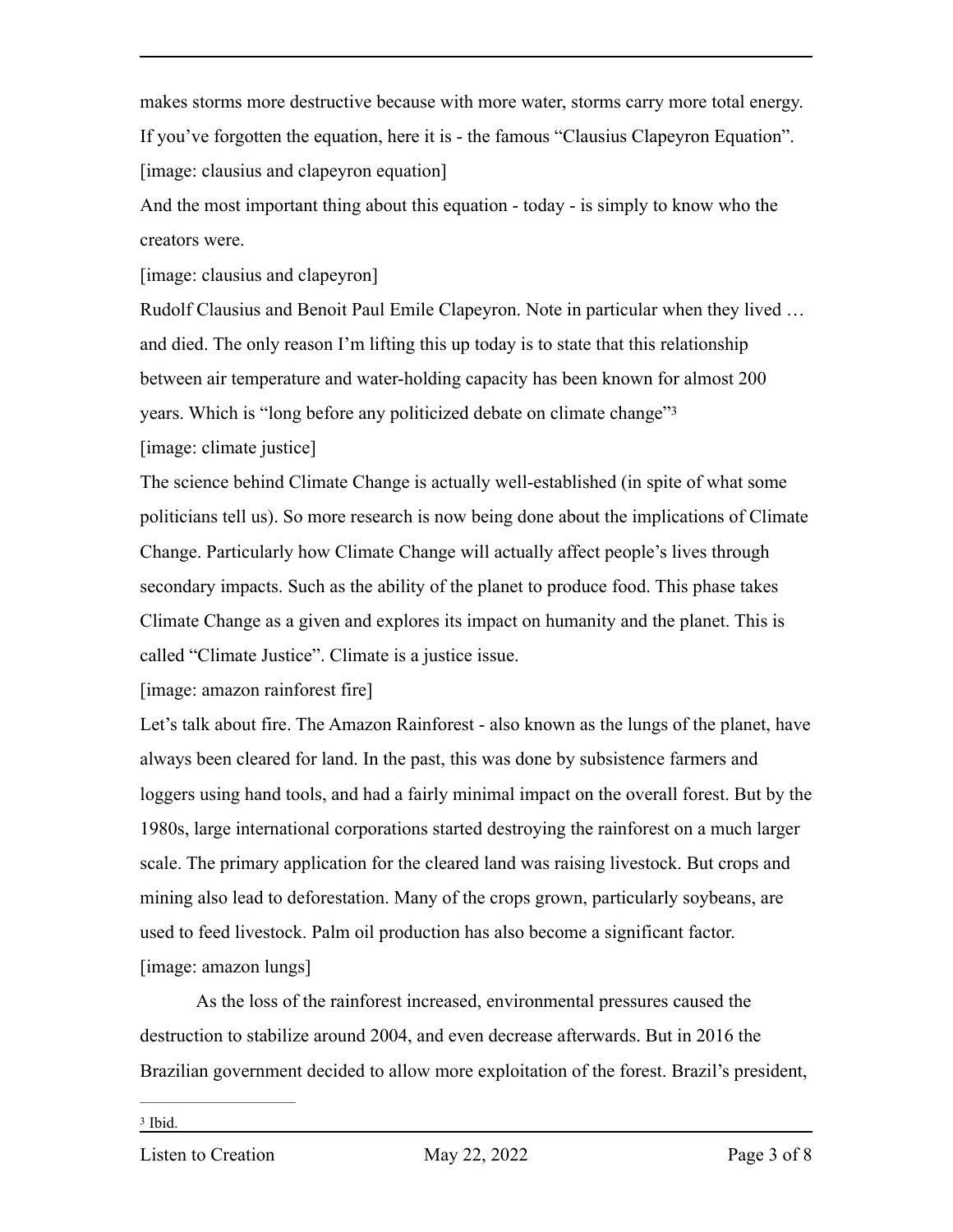Bolsonaro is encouraging the use of the rainforest for economic production. And recently there has been a massive increase in the number of fires intentionally being set to turn the rainforest into short-term economic benefits.

[image: rainforest disappearing]

It is important to realize that "The Amazon has not suddenly started to burn and degrade. It has been happening for decades. Nor is this the only conflagration. Siberia, Alaska, Greenland and Bolivia have also suffered massive wildfires in recent years. The running down of resources and the destabilization of the climate are global problems. Europe, the US, Japan and Canada are all complicit in the destruction. It helped make the G7 countries rich."[4](#page-3-0)

## <span id="page-3-2"></span>[image: earth]

So - what is the connection between all these issues and our reading from Luke? Well, I'm sure that Jesus did not ever think about environmental issues in the sense we mean today. Climate change and environmental destruction are relatively modern issues. It is not that the ancients were better people than we are. It's just that when the global population was a lot lower, and when having a power tool meant owning a human slave, the amount of environmental destruction you could do was limited. We are only capable of destroying the earth so quickly now because of mechanization, militarization, and access to global markets.

I was going to spare us this quote. But it ties in far too well.

[image: if earth history]

"If Earth's history is compared to a calendar year, modern humans have been around for 37 minutes and managed to use up one third of Earth's natural resources in the last 0.2 seconds.["](#page-3-1)<sup>5</sup> Our problems are very modern.

<span id="page-3-3"></span>However, in today's gospel Jesus did make some points that seem relevant today. First off - "Whoever comes to me and does not hate father and mother, wife and children, brothers and sisters, yes, and even life itself, cannot be my disciple." That's a bit harsh,

<span id="page-3-0"></span>https://www.theguardian.com/environment/2019/aug/25/g7-cant-turn-blind-eye-to-amazon-ecocide- [4](#page-3-2) forest-fires-indigenous-tribes.

<span id="page-3-1"></span><sup>&</sup>lt;sup>[5](#page-3-3)</sup> https://www.theworldcounts.com/stories/amazing\_environmental\_facts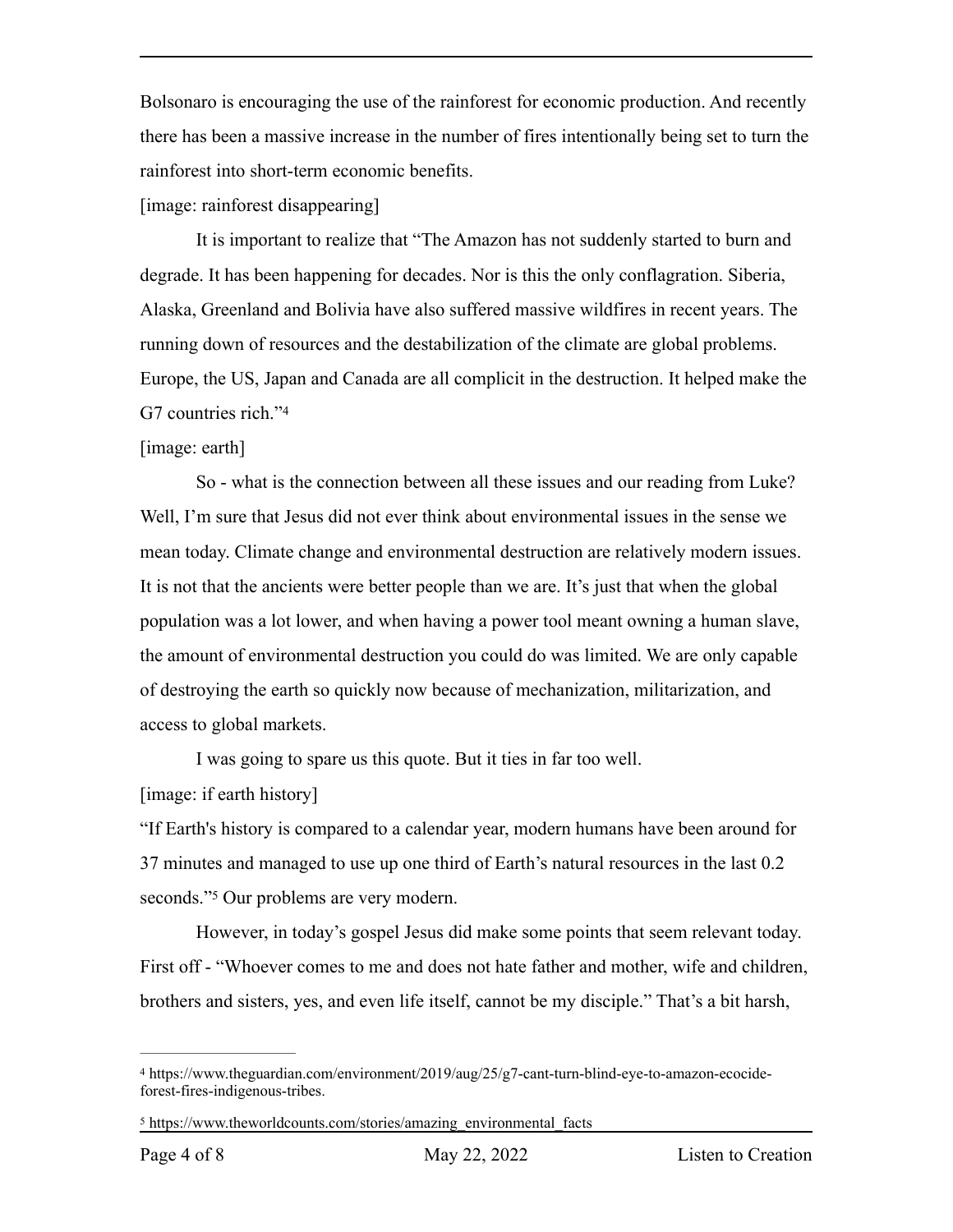isn't it? But perhaps what we can take from those words is the idea that we need to abandon things that we consider perfectly normal. That we need to be willing to change our way of living in ways we initially find hard to imagine. That we need to rethink the status quo - big time.

And secondly, Jesus said, "For which of you, intending to build a tower, does not first sit down and estimate the cost, to see whether they have enough to complete it?" That sounds reasonable, doesn't it? Of course we don't want to start a project if we have no hope of finding the resources we need to finish the job. And yet, we actually do that all the time as a society. As one example, how many of us have an extra \$1000 in our pockets to give away? A recent survey suggested that about half of all Canadians - even people who care about climate change, are not willing to pay an extra \$100 a year to fight it. But our Federal government has already decided to take \$1000 from every single Canadian to support the military in 2026<sup>6</sup>[.](#page-4-0) Canada is creating a debt burden it has no idea how to recover from. The idea - as Jesus says - that we should count the cost of a project before beginning is a long way from how the world works. Once again we see that Jesus's words are still radical.

## <span id="page-4-1"></span>[image: cowspiracy quote]

It is not hard to find examples where our spending does not match what we say our priorities are. You may recall that in 2019 the G7 countries offered money to Brazil to fight wildfires in the rainforest. And the big news was that the Brazilian government initially refused to take the money. I noticed that news for a different reason. The G7 only offered \$20 million. That's ridiculous. When Notre Dame Cathedral burned down, donations exceeded \$1 billion in only 2 days. And yet the G7 countries, which have extracted vast amounts of wealth from Brazil and plundered it's natural resources for decades could only offer a measly \$20 million … a ridiculously small amount of money given the magnitude of the problem - a problem that the G7 countries created themselves! A problem that we ourselves have created. It's almost as if we do not actually want to solve the continuing problem of the burning of the rainforests.

One place where we seem to refuse to count the true cost of a project is how we

<span id="page-4-0"></span>https://www.theguardian.com/world/2017/jun/07/canada-increase-military-spending-nato. [6](#page-4-1)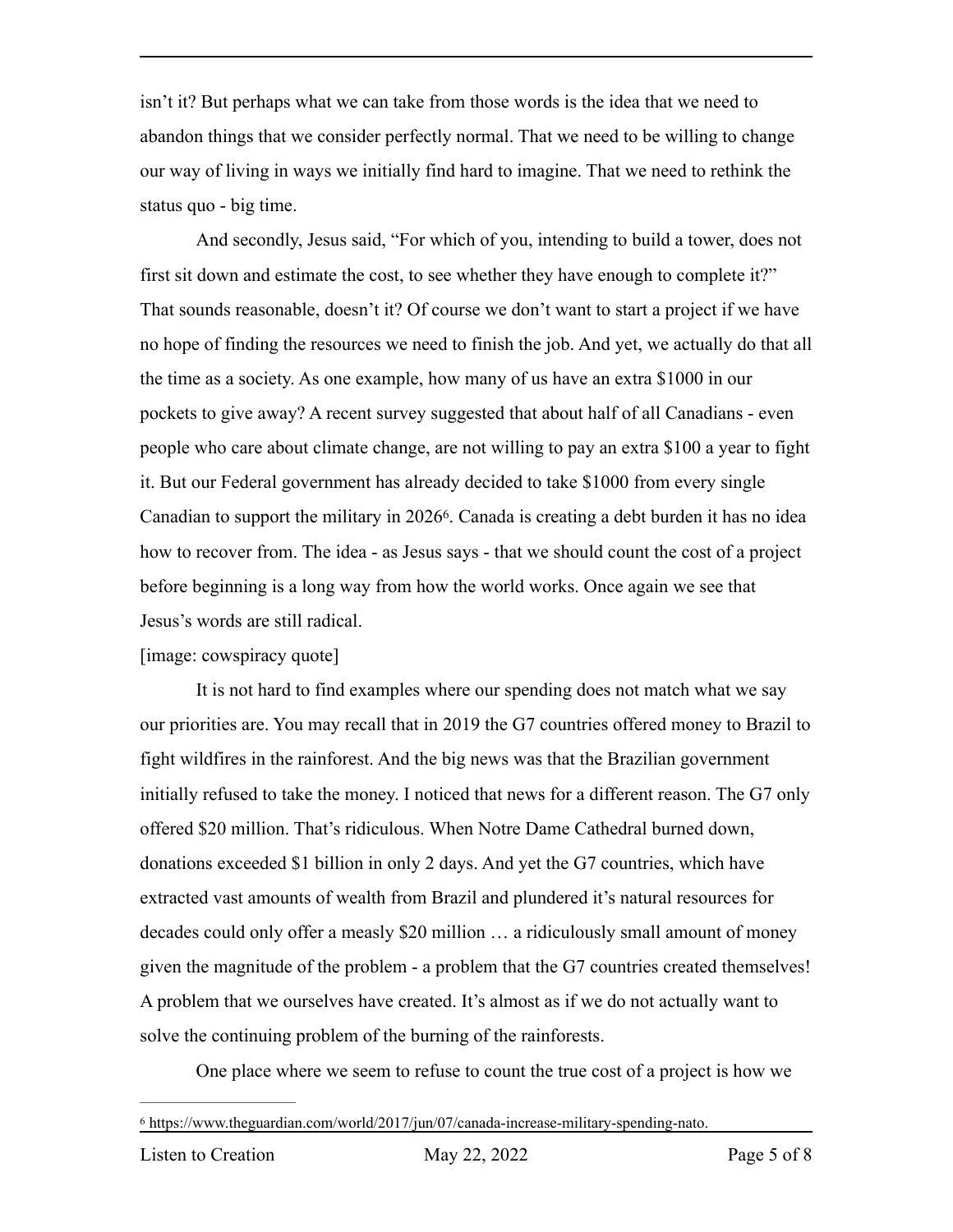choose to eat. Both climate change and the destruction of the rainforests are driven by many factors. But current research shows that the number 1 driver of both climate change and rainforest destruction is animal agriculture. It has been calculated that "91% of rainforest destruction is caused by animal agriculture (grazing and GMO soybeans)". In addition, 1,100 activists (including nuns) have been killed in Brazil over the past 20 years to "protect" the livestock industry?.

## <span id="page-5-3"></span>[image: dorothy stang]

One of those nuns who were murdered so that we can keep eating meat was Dorothy Stang. I want to quote from the website of the "Sisters of Notre Dame de Namur". "Sister Dorothy repeatedly asked the city, state and national government for protection for the people but she was always refused. Then on February 12, 2005, on a dirt road at the Boa Esperanca settlement in a rural area in Para, two hired gunmen fired six shots and killed Sister Dorothy. She was murdered because she had put into place programs that created self-sufficient communities of people committed to their own independence as well as to the sustenance of the rain forest. As the gunmen approached Sister Dorothy, she took her Bible from her bag and began to read the Beatitudes: Blessed are those who hunger and thirst for justice..."[8](#page-5-1)

<span id="page-5-4"></span>"Hired killings of human rights advocates, environmentalists, and farmers account for one-third of the deaths in the region each year. The goal of these calculated murders is to eliminate opposition to the clear-cutting and burning of the forest so that fields of soy beans can be planted, trees can be logged, and cattle can graze. Another goal of the killings is to eliminate those who empower and educate the peasants; and finally the killings are meant to intimidate the farmers and keep them ensnared in an endless cycle of debt, akin to slavery."[9](#page-5-2)

<span id="page-5-5"></span>The main reason the rainforests are burning is because rich people around the world want to eat meat, something that seems very normal to most of us. Something that is decidedly part of the status quo in North America. Simply put, we - meaning we as a

<span id="page-5-2"></span><sup>[9](#page-5-5)</sup> Ibid.

<span id="page-5-0"></span>https://www.rawveganginger.com/rainforest. [7](#page-5-3)

<span id="page-5-1"></span>[<sup>8</sup>](#page-5-4) https://www.sndohio.org/sister-dorothy/expanded-story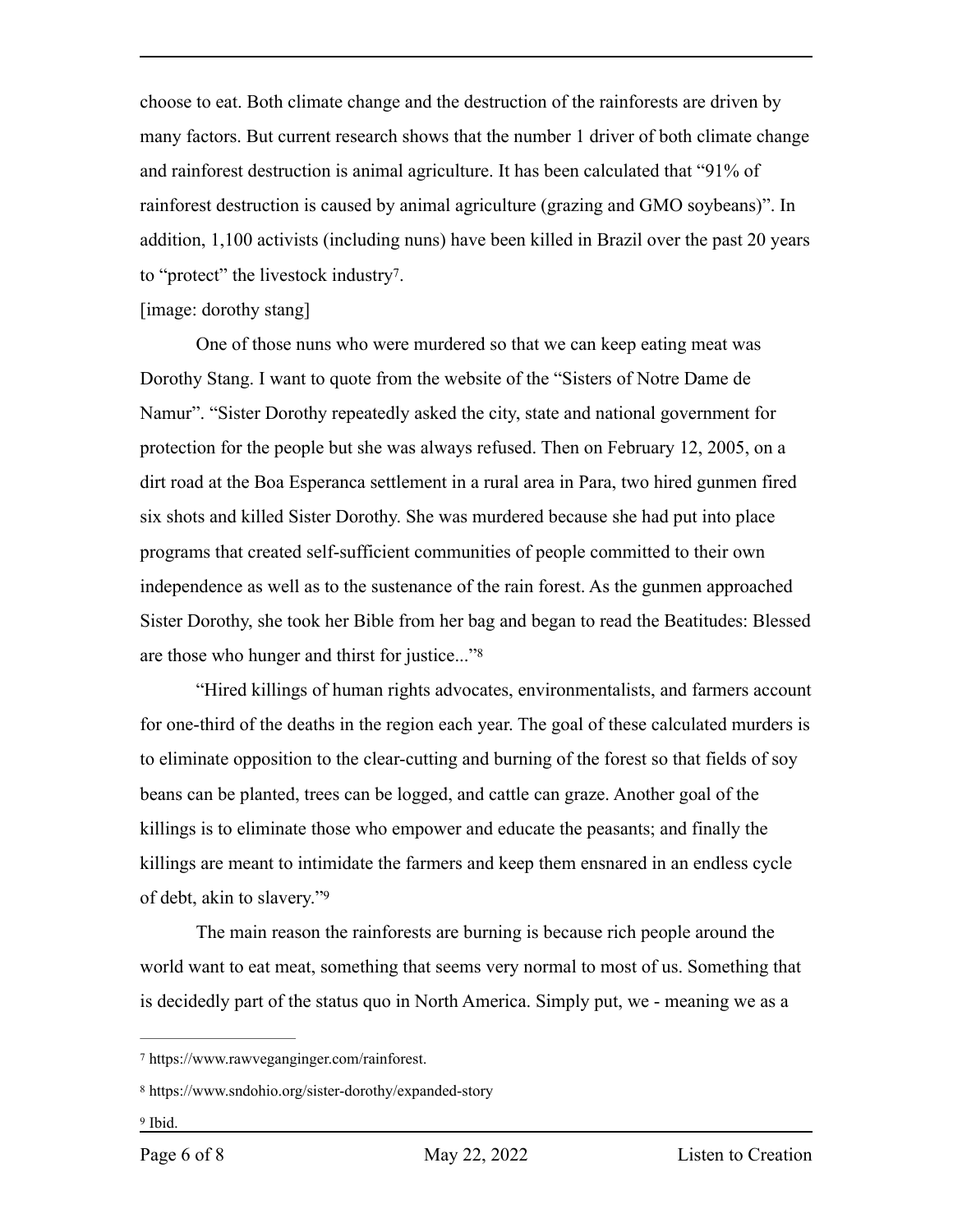planet - cannot afford to keep eating so much meat. The hidden costs of eating meat - like our national debt - are beyond what we can even pay. We are creating a debt load that our children and grandchildren will have to pay off - if they can. "Research consistently shows that drastically reducing animal food intake and mostly eating plant foods is one of the most powerful things you can do to reduce your impact on the planet over your lifetime, in terms of energy required, land used, greenhouse gas emissions, water used and pollutants produced"[10](#page-6-0)

<span id="page-6-1"></span>I just need to offer a personal note here. Four years ago when I started actually learning about food, it drove me to move a long way towards being vegan. I am not a purist. But Marjorie and I eat very little meat, dairy, and eggs. And I have the intention of not being too irritating about it. But the simple truth is that if we want to talk about "Environment Sunday", we just cannot avoid a conversation about food. [image: you can't call yourself an environmentalist and eat meat.]

20 years ago it was much easier to preach on this topic. It was simple then. Change your light bulbs. Don't run the water while you brush your teeth. Use your blue box. Simple things that did not call on us to change our lifestyles. But those efforts have not been adequate. Now, we need lifestyle changes. We need to challenge the status quo. Our governments are not providing real leadership here. That job is apparently left to other community leaders. Perhaps this is a role the church would like to embrace? Next week is our Regional Gathering. The title of this gathering is, "Be bold. Be brave." I wonder we are actually willing to do that? Or will we - like our government - take the easy but ineffective path.

As one example we are now being asked to stop using disposable plastic straws because of plastic waste.

[image: great pacific garbage patch]

Our government says that plastic straws end up in the massive floating plastic island called the "Great Pacific Garbage Patch", right? Well maybe. But over 50% of the plastic in those floating plastic islands is discarded nets and other waste from the fishing

<span id="page-6-0"></span><sup>&</sup>lt;sup>[10](#page-6-1)</sup> https://www.huffingtonpost.ca/entry/eddie-huang-announces-hes-going-vegan-because-of-amazonfires\_n\_5d602ad1e4b02cc97c8d435a.